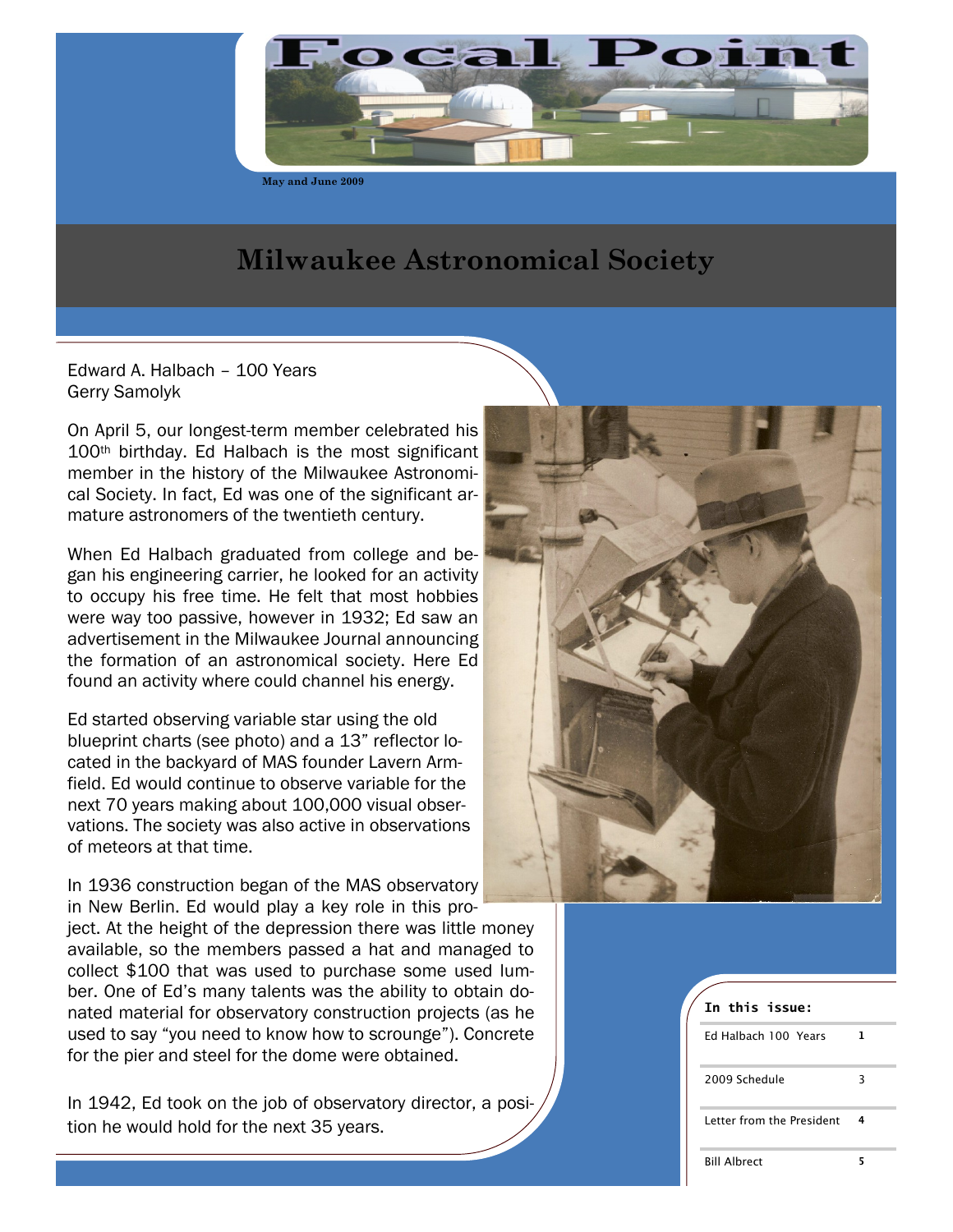Edward A. Halbach – 100 Years Continued from Page 1

During the Second World War, Ed ran an optics shop in the "monastery" building to produce prisms for bombsights. This qualified MAS members extra gas-ration coupons for observatory access, however observatory use was down during the war.

In 1947, Ed was involved in the formation of the Astronomical League and served as the first president of that organization.

Ed married Jane in 1942. Despite all of Ed"s activities, he always found time for his family. He designed and built a camping trailer so he could take Jane and their six children on cross country trips.

were featured in a 1949 issue of National Geographic article on the subject.

In the late 1940"s and 50"s, Ed became involved in an air force project using solar eclipse timings to link the North American datum with the coordinate grids of other continents. This work took him on eclipse expeditions all over the world. The results of much of this work remained classified for a long time.

With the dawn of the space age, NASA recruited armature astronomers to help with tracking satellites in a project called Moon watch. Ed got the MAS involved and modified the "monastery" building with a pier and slide off roof to house three satellite tracking scopes (the building then

> be came known as the satellite shed). As a result of this work, the MAS predicted and observed the reentry of Sputnik IV in 1962.

> Observations of lunar occultations had been going on for a decades, but it wasn"t until the late 1960"s that computers became fast enough to accurately predict lunar grazing occultations. Ed got involved with this program at the start. In the process he designed and oversaw the construction of a two mile cable and chart recorder system to facilitate easy recording of these observations. In the early 1970"s he led a project to design the 10" portascopes. This allowed us to bring larger aperture scopes to these events. These scopes were also heavily used in the observation

of eclipsing binary and RR Lyr stars from the 1970"s thru the 2000"s. Ed received the Astronomical League Peltier award for his work in lunar occultations.

Ed and Jane decided to retire and move to Estes Park CO in 1977. The house that Ed had designed included a rooftop observatory with a 16" cassegrain scope on a modified springfield mount. He would spend much of his retirement working on this project (Ed always needed to



Armatures became involved in studding the relationship between solar events, aurora, and the magnetic field of the Earth. By comparing observations of solar flares, aurora, and ground currents, Ed was able to predict interruptions in power and communications caused by solar events. This work enabled power companies to prevent interruptions of this type. The MAS was part of a network of astronomers coordinating observations of these phenomena. Cornelius Prinslow, Bill Albrect, and Ed Halbach, of the MAS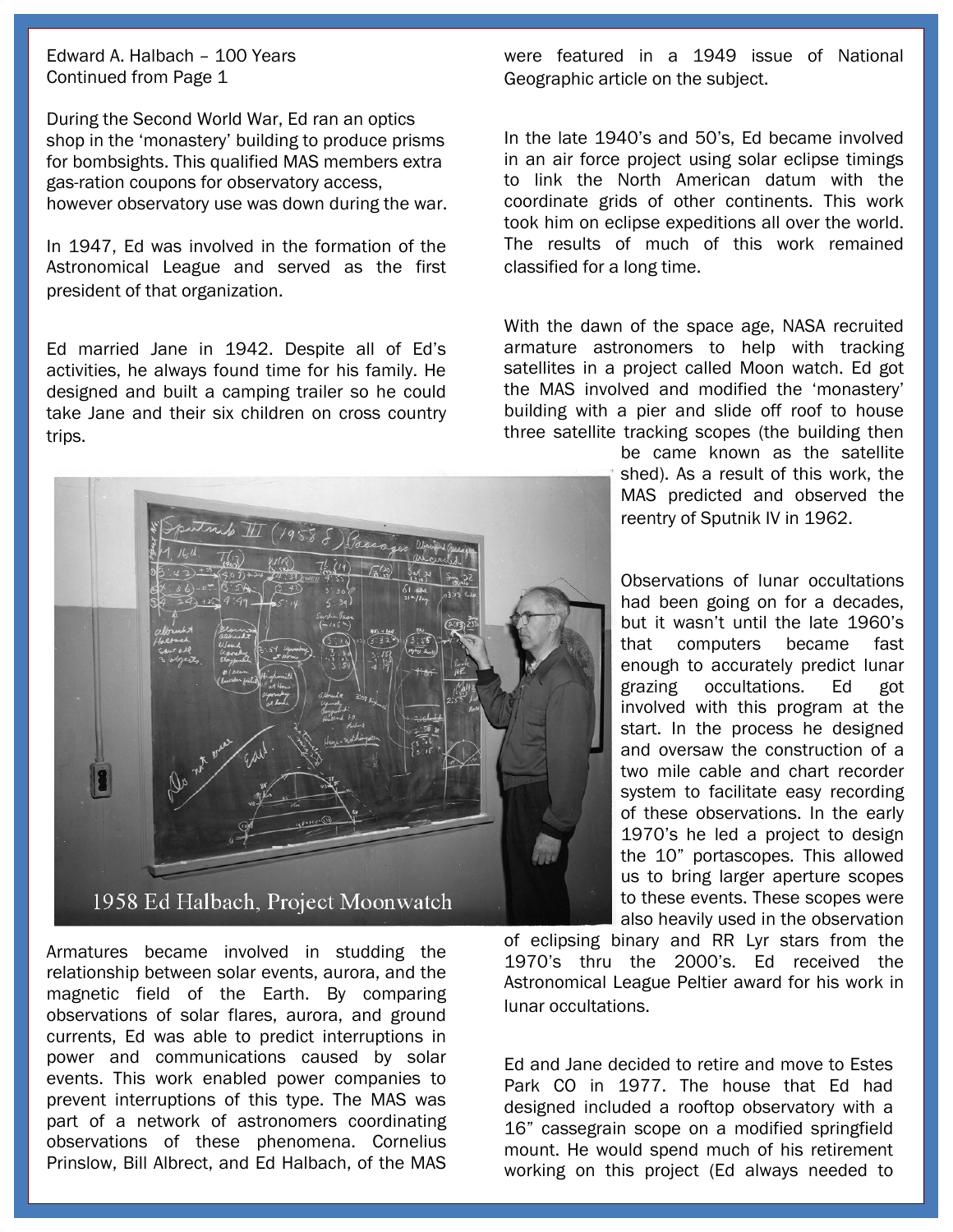have a project to tinker with). While working on this scope, Ed used a portable 10" scope in his backyard to continue his occultation and variable star observing.

In addition to Ed"s observing, Ed and Jane enjoyed extensive world travel during their retirement. Ed also did volunteer work with habitat for humanity. He continued this work until he was in his mid 90"s



There are many facets to Ed"s legacy. His engineering talent and creativity was at the genius level. He could find an economical solution to almost any problem. His innovations kept the MAS observatory thriving thru the depression and a world war. He designed and crafted the drives and setting circles on both A and B scopes that are still in use today. Those domes continue to function after decades of use.

Ed always looked for opportunities for armatures to contribute to the science of astronomy and related fields. His energy and enthusiasm was contagious. In 1988, Ed had also received the AAVSO merit award for his long service to that organization.

A significant part of Ed Halbach"s legacy was his role as a mentor to other observers. In 1933, Ed met a high school student named Bill Albrect. Ed took Bill under his wing and it was the start of a close friendship that has lasted for over  $\frac{3}{4}$  century. Over the decades that followed, several generations of

observers as well as a few professional astronomers were mentored by Ed. At the 2003 spring meeting of the AAVSO, Ed received the William Tyler Olcott award in acknowledgment of this effort. At the same meeting, Jane was credited for "putting up with Ed" during more than 60 years of marriage.

> **2009 Schedule of Events May 15, 2009** Board Meeting: 7:00 PM Membership Meeting: 8:00 PM **June 20, 2009** Public Observing - The Sun **July 24 to 26, 2009** WOW 2009 **August 14, 2009** Public Observing - Perseid Meteor Shower **September 11 to 13, 2009** MAS Campout **September 18, 2009** Board Meeting: 7:00 PM Membership Meeting: 8:00 PM **September 25, 2009** Public Observing - Jupiter **October 9, 2009** Public Observing - Fall Galaxies **October 16, 2009** Board Meeting: 7:00 PM Membership Meeting: 8:00 PM **November 20, 2009** Board Meeting: 7:00 PM Membership Meeting: 8:00 PM **December 4, 2009** MAS Holiday Party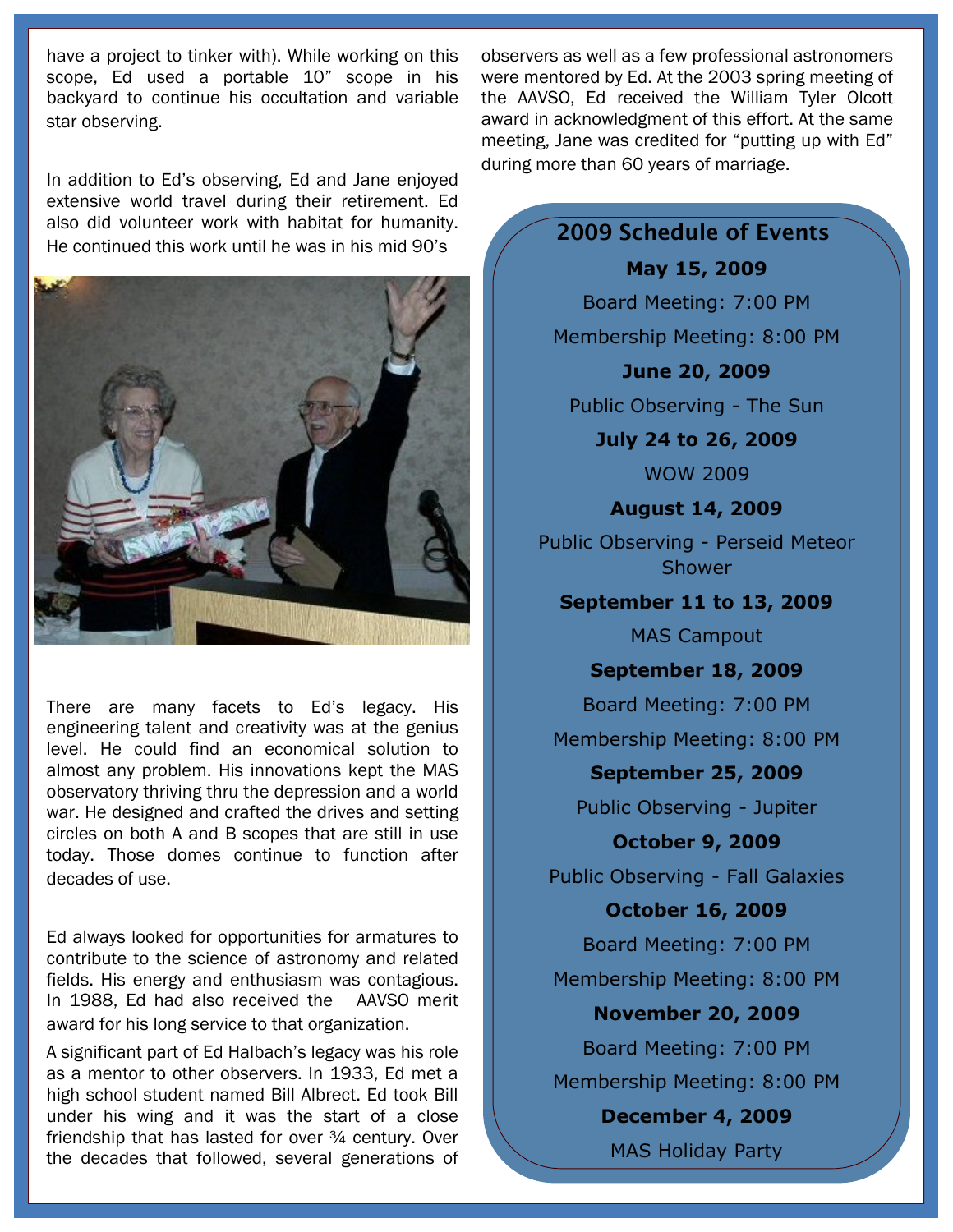### Greeting fellow MAS Members.

Well we are coming up to the end of another MAS year and our annual elections are scheduled for the May 15<sup>th</sup> meeting. In addition I have decided not to seek another term as MAS president so this will be the last time I will write for the newsletter.

I have been the MAS President for the last 3 ½ years and feel it is time to hand off the leadership of the club to someone else. In fact there are multiple board and officer positions open. If you are interested in helping out with the future of the organization then please run for one of the positions. Even if you are not interested in running for a position, please come to the meeting. It is your club and as a member your voice should be heard about where you would like to the club to progress.

In addition to the elections, Dan Yanko would also like to conduct a brainstorming session to solicit ideas from the members to help move the club forward. His goal is to develop a five year plan to address some major issues that need to be addressed.

Although I will not be in a leadership role, I will continue to stay as a member of the MAS and continue to support the hobby of amateur astronomy. Also, a special thank you to the officers, board members and volunteers that have supported me and the MAS over the last 3 ½ years! I hope to see all of you at the May meeting.

### Clear Skies. Steve Diesso



# NASA Images of the Hubble Servicing Mission STS-125



### Launch Day

The launch of space shuttle Atlantis from Launch Pad 39A at NASA's Kennedy Space Center in Florida is viewed from behind Launch Pad 39B. On pad 39B is space shuttle Endeavour. Atlantis' 11-day flight will include five spacewalks to refurbish and upgrade the Hubble Space Telescope with state-ofthe-art science instruments that will expand the telescope's capabilities and extend its operational lifespan through at least 2014. The payload includes the Wide Field Camera 3, Fine Guidance Sensor and the Cosmic Origins Spectrograph.

*Image Credit: Photo courtesy of Scott Andrews (Used by Permission)*



#### Hubble

The Hubble Space Telescope stands tall in the cargo bay of the space shuttle Atlantis following its capture on Wednesday, May 13, 2009. The STS-125 mission began a series of spacewalks the following day to service Hubble. Over 11 days and five spacewalks, Atlantis' crew will make repairs and upgrades to the telescope, leaving it better than ever and ready for another five years--or more--of research. *Image Credit: NASA*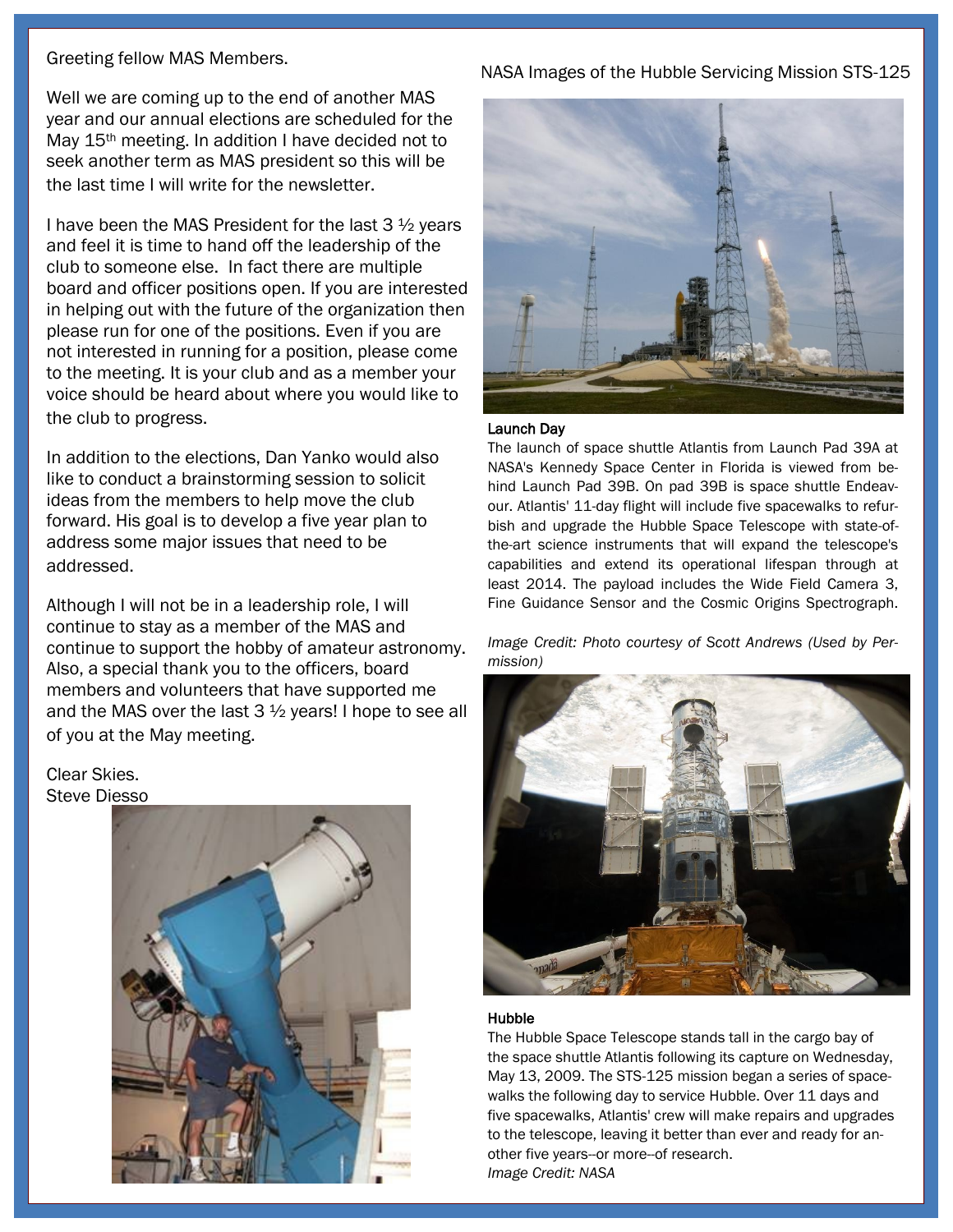#### Bill Albrect 1917 - 2009

A long time MAS member, Bill Albrect, passed away on Apr 25. The MAS would like to extend our condolences to Bill family. Bill was a very warm and friendly person who was very dedicated to astronomical studies and the MAS.

Bill joined the MAS as a high school student in 1933. There he met Ed Halbach and began a friendship that lasted over 75 years. Bill was involved the constriction projects at the observatory for many years. He used to joke, "Sometimes, astronomy was something that was done with a shovel and a wheelbarrow". Bill was a talented designer as well as fabricator. The A and B domes along with the MAS portascopes are among the many projects he was involved in. Much of the mount on Z scope is based on designs Bill made shortly after the mirror blank was donated.

After serving in the US Navy during WWII, Bill returned to Milwaukee. He continued to participate in the observing projects with the MAS. Bill spent many nights studding auroras at the observatory, while total solar eclipse expeditions took him to some unusual parts of the world. He

participated in most of our grazing occultation expeditions and was always interested in any opportunity to observe any unique event. One of the many events that I observed with Bill was the occultation of Epslon Gem by Mars in "74. It was fascinating to watch the star fade in the atmosphere before the occultation. It was like watching a sunset on Mars.

Much of Bill"s life involved the observatory, so it was only fitting that he met his wife, Anne, at one of the public nights held there. Anne latter served at the MAS treasurer. In addition to all the work that Bill did for the MAS, he also provided financial support. When the Z scope project was in

it"s infancy, Bill donated a sum of money to get the telescope fund started. Much more recently, Bill donated \$1000 to start a fund so the MAS can someday purchase a darker sky observing sight. That fund is now called the Albrect fund.

In the late 1970"s, Bill and Anne moved to Pahala, HI. Bill had an old 11" Celestron set up in his backyard. Because of his latitude (19 degrees N) Bill had to install a wedge and counterweight so he could reach the southern horizon without the scope hitting the fork. From this location Bill made over 80,000 variable star observations, working both with the AAVSO and the RASNZ. Being located in the middle of the ocean, Bill was often the only observer in position to make a critical observation. Bill did engineering work in support of the CFH observatory and had several nights per month on a 24" scope on top of Mauna Kea allocated for his personal use. In addition to astronomy, Bill spent much of his time in HI doing volunteer at the volcano observatory at Kilauea.

When Anne passed away in 2001, Bill moved back to WI. At that time, a whole new generation of MAS members got to know Bill as he attended meetings and picnics. The Albrect observatory (located between the A and B domes) was dedicated to the service that both Bill and Anne gave to the MAS. Although the building was built in 2000, the original pier footing, installed by Bill in 1935, is still in place.



Bill Albrect received the AAVSO Directors Award at the spring 2002 meeting in HI

Article Submitted by Gerry Samolyk